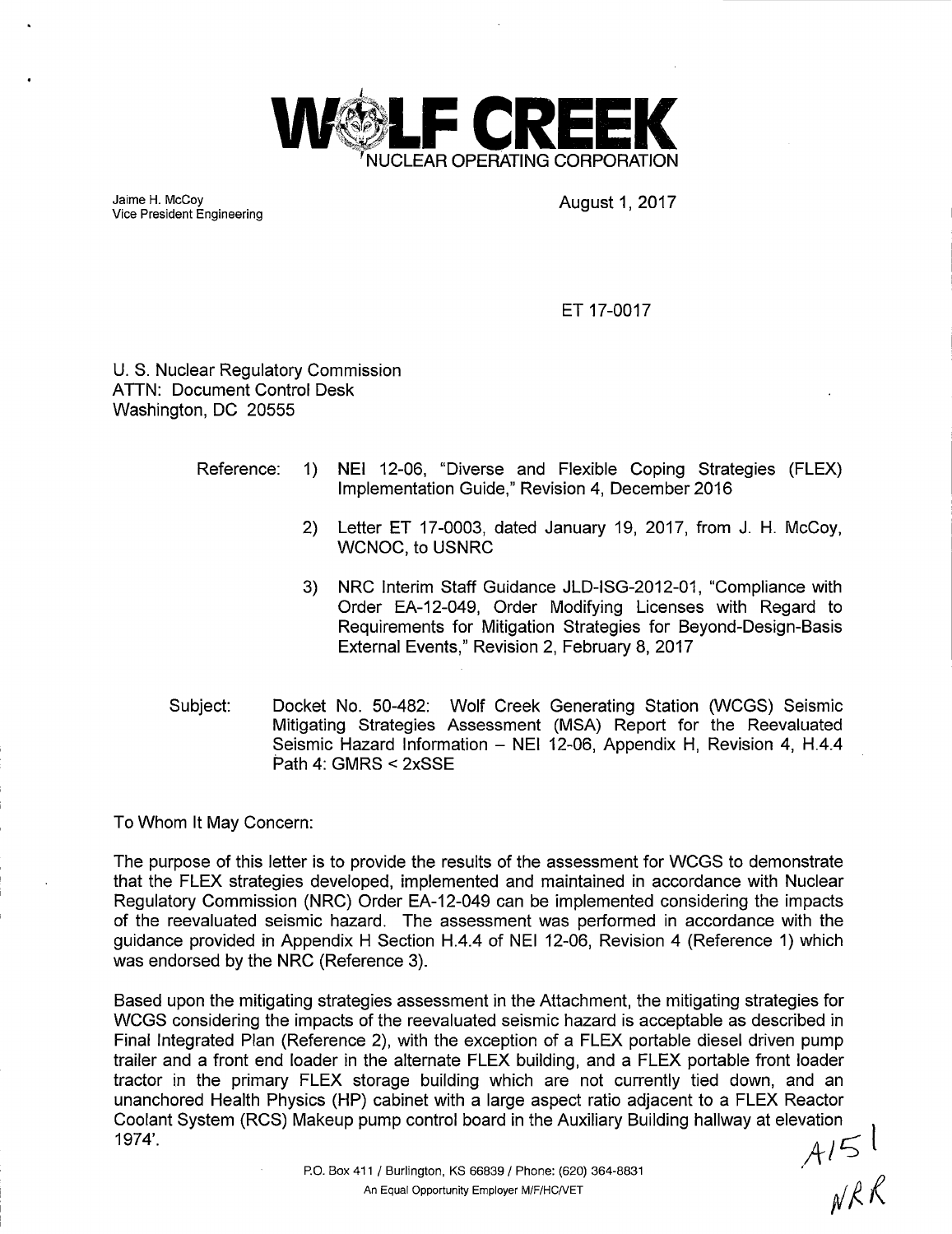ET 17-0017 Page 2 of 2

Regarding the FLEX portable equipment located inside the FLEX storage buildings, WCGS initiated an evaluation and preliminary results determined that the three FLEX items are adequately protected based on their stability and spacing from other FLEX equipment. Regarding the HP cabinet in the Auxiliary Building hallway, the FLEX RCS Makeup pump mounting cart has been rotated so that the HP cabinet is away from the FLEX control board and adjacent to the cart handle, to preclude impact with the pump controls. The aforementioned actions are being tracked by the Wolf Creek Nuclear Operating Corporation (WCNOC) corrective action program.

This letter contains no commitments. If you have any questions concerning this matter, please contact me at (620) 364-4156, or Cynthia R. Hafenstine (620) 364-4204.

Sincerely,

Jaime 31 9/12 Loy

Jaime H. McCoy

JHM/rlt

Attachment

cc: K. M. Kennedy (NRC), w/a 8. K. Singal (NRC), w/a N. H. Taylor (NRC), w/a Senior Resident Inspector (NRC), w/a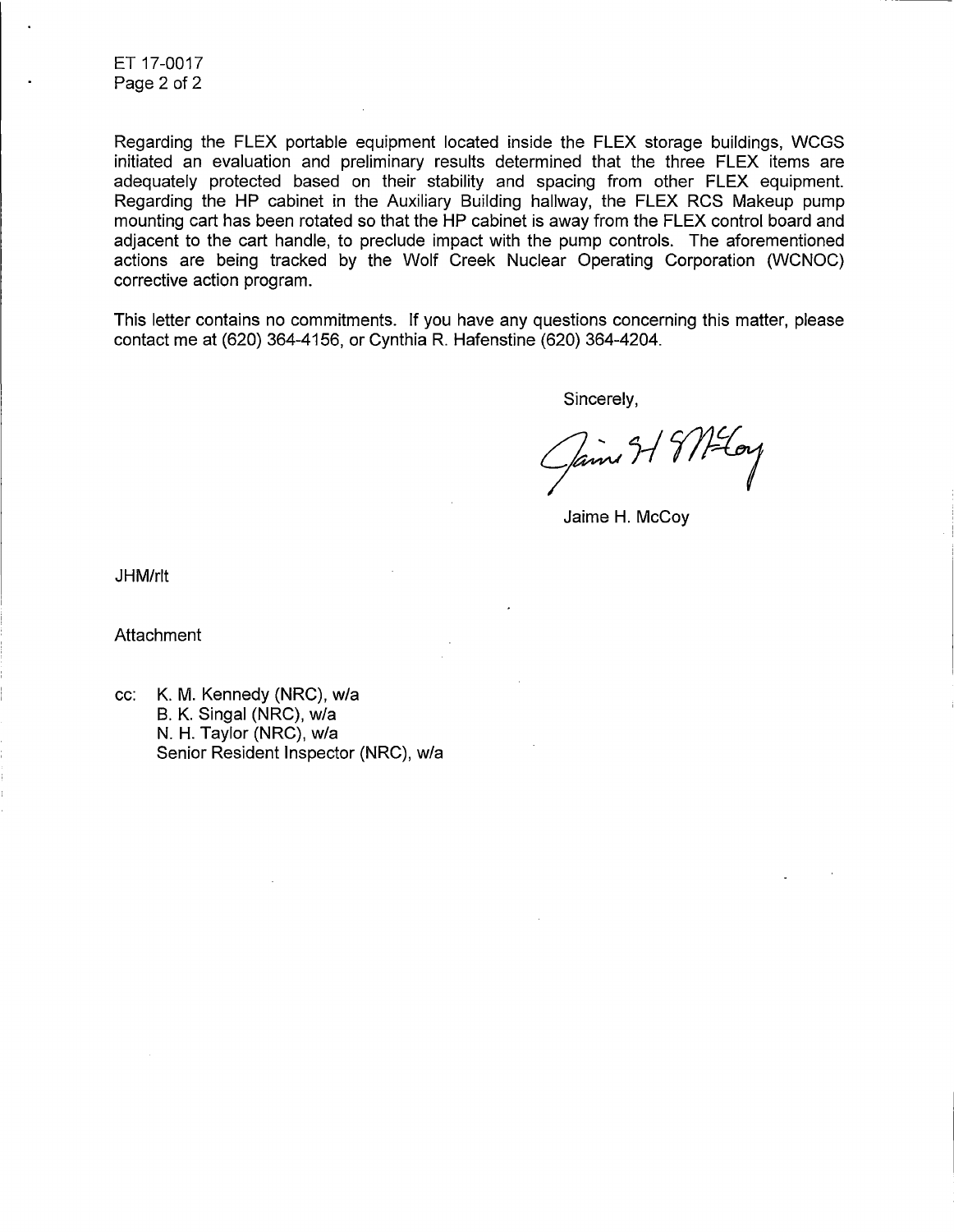Attachment to ET 17-0017

## Mitigating Strategies Assessment for Wolf Creek Generating Station (WCGS)

# NEI 12-06 Appendix H - Seismic "Path 4"

(8 pages)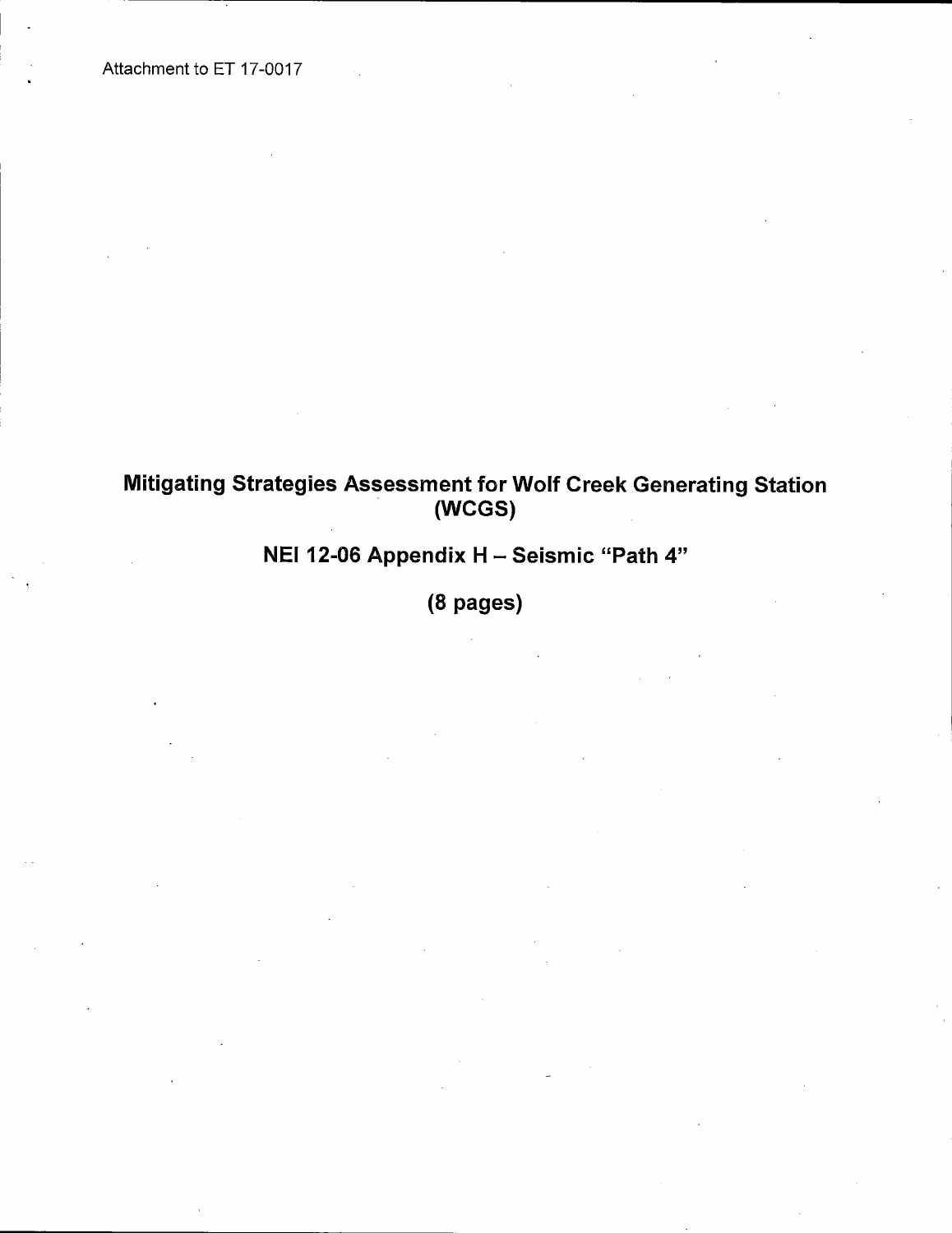## **1. Background**

Wolf Creek Generating Station (WCGS) has completed a mitigating strategies assessment (MSA) for the impacts of the reevaluated seismic hazard to determine if the mitigating (FLEX) strategies developed, implemented and maintained in accordance with Nuclear Regulatory Commission (NRC) Order EA-12-049 remain acceptable at the reevaluated seismic hazard levels. The MSA was performed in accordance with the guidance provided in Appendix H of NEI 12-06, Revision 4 (Reference 1) which was endorsed by the NRC (Reference 2).

The Mitigating Strategies Seismic Hazard Information (MSSHI) is the reevaluated seismic hazard information at WCGS, and developed using the Probabilistic Seismic Hazard Analysis (PSHA). The MSSHI includes a performance-based Ground Motion Response Spectrum (GMRS), Uniform Hazard Response Spectra (UHRS) at various annual probabilities of exceedance, and a family of seismic hazard curves at various frequencies and fractiles developed at the WCGS control point elevation. WCGS submitted the reevaluated seismic hazard information including the UHRS, GMRS and the hazard curves to the NRC on March 31, 2014 (Reference 3). The following supplemental letters were also submitted to the NRC in response to the 10 CFR 50.54(f) request for information: ADAMS Accession Nos. ML12165A579 (Reference 4), ML12313A009 (Reference 5). The NRC staff concluded that the GMRS that was submitted adequately characterizes the reevaluated seismic hazard for the WCGS site (Reference 6). Section 6.1.1 of Reference 2 identifies the method described in Section H.4.4 of Reference 1 as applicable to WCGS.

## **2. Assessment to MSSHI**

Consistent with Section H.4.4 (Path 4) of Reference 1, the WCGS GMRS has spectral accelerations greater than the Safe Shutdown Earthquake (SSE) but no more than 2 times the SSE anywhere in the 1 to 10 Hz frequency range. As described in the Final Integrated Plan (FIP) (Reference 7), the plant equipment relied on for FLEX strategies have previously been evaluated as seismically robust to the SSE levels (Reference 7). The basic elements within the MSA of Path 4 system, structure, or components (SSCs) are described in Reference 1. Implementation of each of these basic Path 4 elements for the WCGS site is summarized below. ·

## **2.1 Step 1 - Scope of MSA Plant Equipment**

The scope of SSCs considered for the Path 4 MSA was determined following the guidance used for the expedited seismic evalyation process (ESEP) defined in EPRI 3002000704 (Reference 8). FLEX SSCs excluded from consideration in the ESEP were added to the MSA equipment scope. In addition, SSC failure modes not addressed in the ESEP that could potentially affect the FLEX strategies were added and evaluated.

SSCs associated with the FLEX strategy that are inherently rugged or sufficiently rugged are discussed in Section 2.3 below and identified in Section H.4.4 (Path 4) of Reference 1. 'These SSCs were not explicitly added to the scope of MSA plant equipment.

## **2.2 Step 2 - ESEP Review**

Equipment used in support of the FLEX strategies has been evaluated to demonstrate seismic adequacy following the guidance in Section 5 of NEI 12-06. As stated in Appendix H of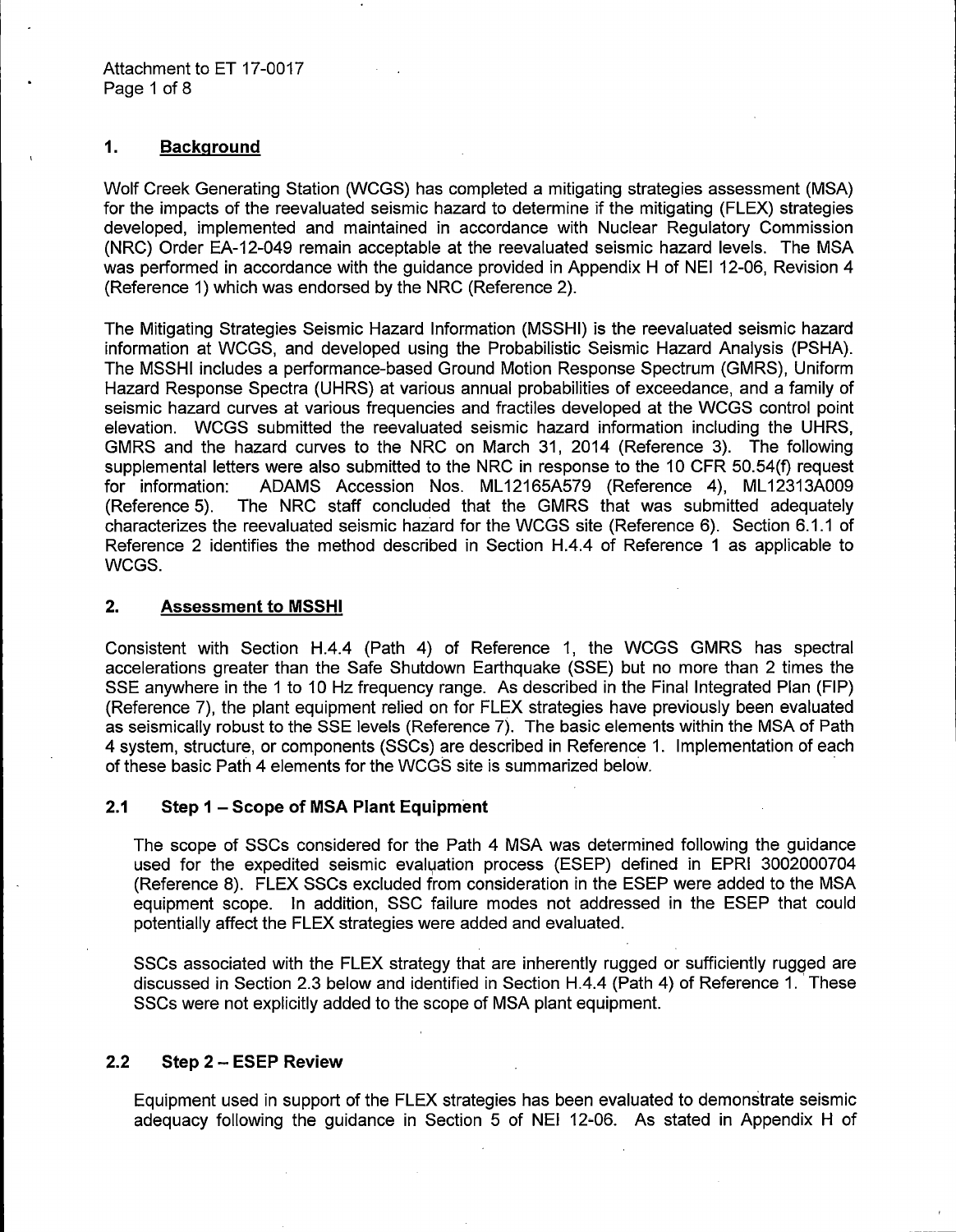NEI 12-06, previous seismic evaluations should be credited to the extent that they apply for the assessment of the MSSHI. This includes the ESEP evaluations (Reference 9) for the FLEX strategies which were performed in accordance with EPRI 3002000704 (Reference 8). The ESEP evaluations remain applicable for this MSA since these evaluations directly addressed the most critical part of the new seismic hazard in 1 Hz to 10 Hz frequency range using seismic responses from the scaling of the design basis analyses. In addition, separate evaluations are performed to address high frequency exceedances under the high frequency (HF) sensitive equipment assessment process, as required, and are documented in Section 4 of this attachment.

## 2.3 **Step 3 - Inherently/Sufficiently Rugged Equipment**

The qualitative assessment of certain SSCs not included in the ESEP was accomplished using 1) a qualitative screening of inherently rugged SSCs, and 2) evaluation of SSCs to determine if they are sufficiently rugged. Reference 1 documents the process and the justification for this ruggedness assessment. SSCs that are either inherently rugged or sufficiently rugged are described in Reference 1 and no further evaluations for these rugged SSCs are required under the MSA. The qualitative assessment is presented in detail in Reference 10.

## **2.4 Step 4 - Evaluations Using Section H.5 of Reference 1**

Step four for Path 4 plants includes the evaluations of:

- 1. FLEX equipment storage buildings and Non-Seismic Category 1 Structures that could impact FLEX implementation
- 2. Operator Pathways
- 3: Tie down of FLEX portable equipment
- 4. Seismic Interactions not included in ESEP that could affect FLEX strategies
- 5. Haul Paths

The results of the reviews of each of these five areas are described in the sections below.

#### 2.4.1 FLEX Equipment Storage Buildings

The two FLEX storage buildings are part of the WCGS FLEX response strategy and are utilized for the storage of associated FLEX equipment. Per Reference 11, each FLEX storage building has a 60' by 120' footprint, an average height of 21.5', and is designed as a moment-resisting frame system consisting of steel moment frames, concrete walls in the perimeter, and a 4" concrete slab on the roof.

Per the FIP (Reference 7), the FLEX storage buildings have been designed to conform to the ASCE 7-10 wind and seismic ruggedness requirements, and are located appropriately to provide protection from flooding and to minimize the potential for multiple buildings to be damaged by tornados. The FIP also specifies that redundant equipment is stored in the two FLEX storage buildings such that if any single building was destroyed, sufficient FLEX equipment would remain intact and available for deployment from the remaining building.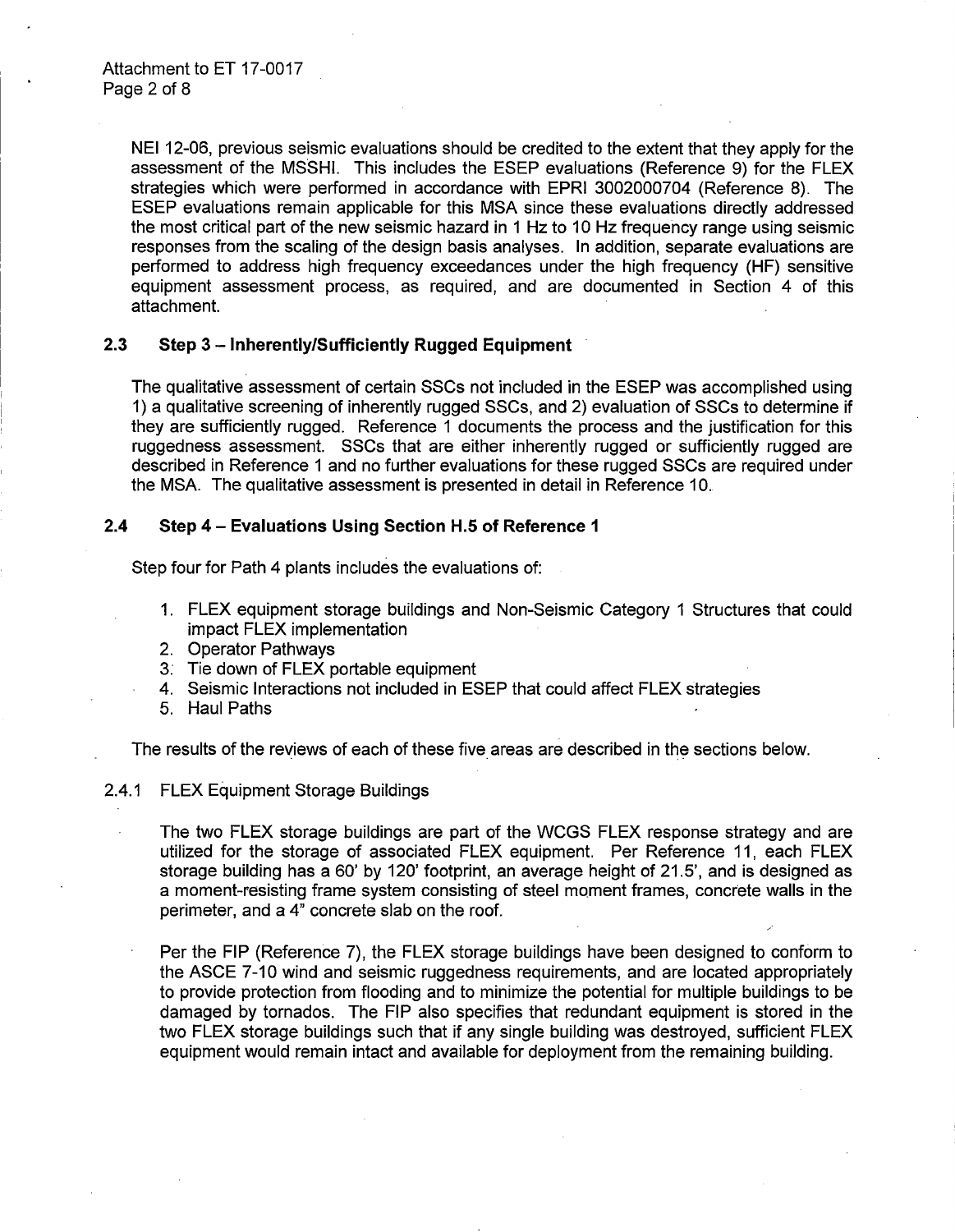Stevenson & Associates Calculation 16C4429-CAL-001 (Reference 12) evaluated the FLEX storage buildings against the GMRS. The review of the FLEX storage building design analysis revealed that the mid-span steel columns on the long side of each FLEX storage building are the most critical structural components. Maximum compressive, bending, and combined stresses in these columns calculated using the GMRS PGA were less than the allowable column stresses. With the controlling structural components qualified, the FLEX storage buildings were determined to have adequate capacity to withstand the GMRS.

#### Non-Seismic Category 1 Structures

Per the Stevenson & Associates Report 16C4429-RPT-002 (Reference 13), the Turbine Building {TB) was identified as the only non-seismic category 1 structure that would be expected to impact the operator paths. Per the Stevenson & Associates Calculation 13C4152-CAL-016 (Reference 14) the TB is designed as a Non-Seismic Category I structure, but designed to prevent collapse on adjacent Category I structures due to the SSE. The TB has been previously evaluated in the ongoing Seismic Probabilistic Risk Assessment (SPRA) (Reference 14) and resulted in a non-collapse High Confidence-Low Probability of Failure (HCLPF) that exceeds the UHRS 10-5 which envelopes the GMRS (Reference 13). Therefore, the building is deemed acceptable for the GMRS and can be screened out accordingly.

#### 2.4.2 Operator Pathways

Pre-determined operator pathways have been previously identified and documented in the FSGs as documented per Table 6.18-1 of Reference 15. The primary operator pathways were reviewed and walked-down (Reference 13). WCGS has reviewed the operator pathways and verified that the operator pathways are not impacted by the MSSHI. Considerations for this review included:

- Multiple available pathways or multiple FLEX components
- Pathway includes only seismic Category 1 structures with previous reviews for seismic ruggedness
- FLEX strategies consist of staging most equipment outside the buildings and running hoses and cables to the hookup locations
- Debris removal capabilities for moderate to smaller seismic interactions
- Available time for operator actions
- Operator pathways were reviewed during a walkdown to assess seismic interactions associated with a GMRS level seismic event

During the walkdown of the staging areas (Reference 13), the Seismic Review Team (SRT) noticed the proximity of the Demineralized Water Storage Tank (DWST) to the FLEX core cooling pump staging area. It is judged that if the DWST collapsed under the seismic event, by the time it is required to implement the Phase 2 core cooling strategy, the depleted water should have receded and the staging area should be clear for staging the pump using debris removal capabilities.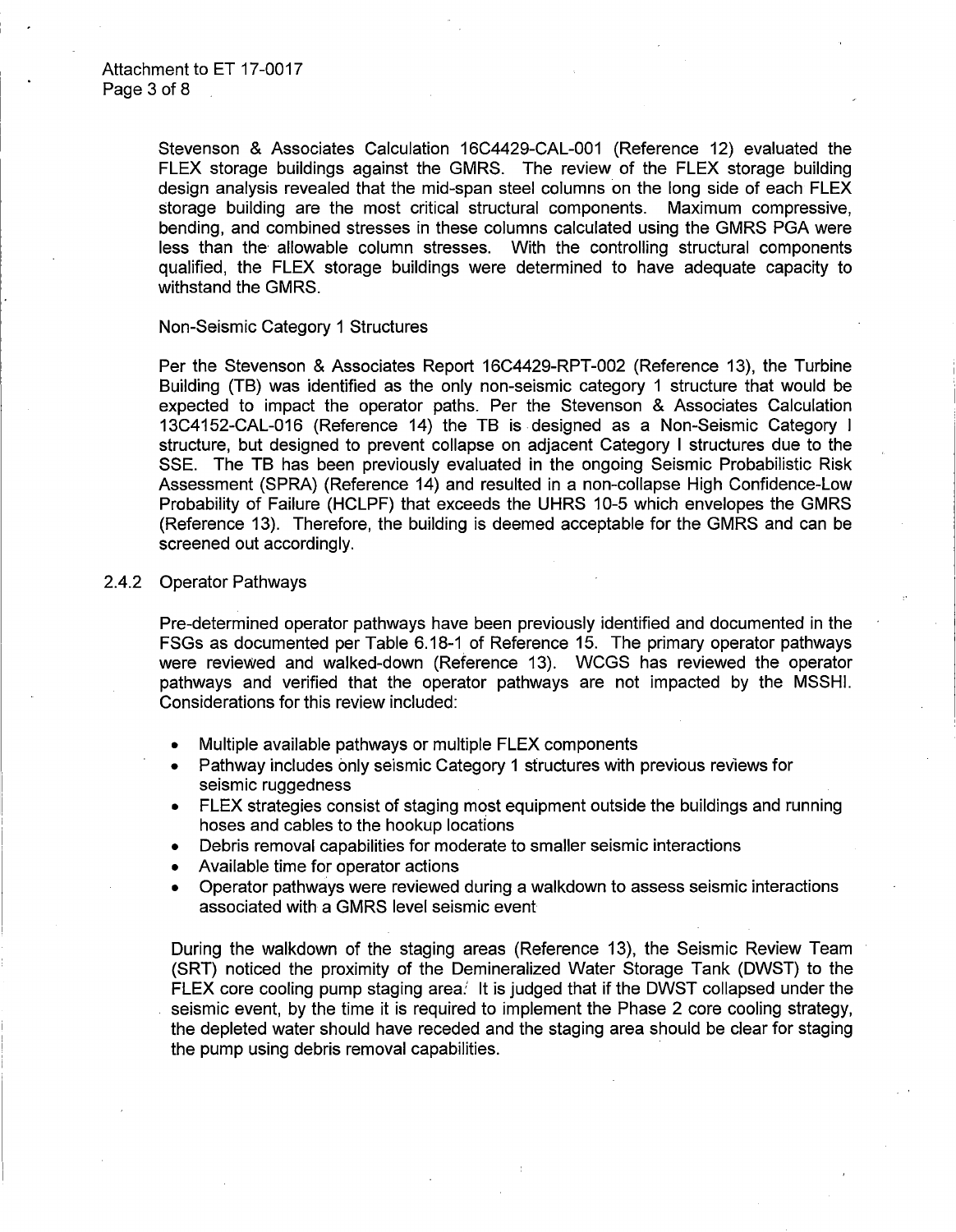#### 2.4.3 Tie Down of FLEX Portable Equipment

The FLEX portable equipment is stored inside the Auxiliary Building and inside two FLEX storage buildings located on the WCGS site. The FLEX equipment includes a variety of components including high, medium and low pressure pumps, debris removal· equipment, diesel generators, heaters, flashlights and headband lamps, air compressors, and trailers containing hoses and other light weight equipment, as described per Table 1 of Reference 7.

 $\overline{C}$ 

The FLEX portable equipment stored inside the FLEX storage building were walked-down to ensure stability and restraint and to ensure they are protected from potential seismic interactions. The walkdown also considered unsecured and/or non-seismic components stored around the FLEX equipment and concluded that no damage to the FLEX equipment is credible due to the presence of these components. In addition, the walkdown concluded that large FLEX equipment such as pumps and power supplies were stored as necessary to protect them during a seismic event.

WCGS has reviewed the storage requirements (including any tie-down or restraint devices) in effect for FLEX portable equipment and verified that the equipment has no adverse interactions or significant damage that could impair the ability of the equipment to perform its mitigating strategy function during or following the GMRS-level seismic event using the methods described in Section H.5 of NEI 12-06 (Reference 1).

One FLEX portable diesel driven pump trailer and a motorized front end loader (Pettibone) in the alternate FLEX storage building, and a FLEX front loader tractor in the primary FLEX storage building were not tied down. It was recommended that an evaluation be performed to determine if tie-downs are required. Other remaining unstrapped items, such as the FLEX fuel truck in the alternate FLEX building and the non-FLEX fire truck in the primary FLEX storage building, have enough space in their proximity and are not susceptible to turn over, and hence are acceptable. Following the walkdown, WCGS initiated an evaluation and preliminarily determined these three items are adequately protected based on space in their proximity in· their storage location and *ate* not susceptible to turn over. These issues related to the FLEX diesel driven pump trailer motorized front end loader,· and the FLEX front wheel loader tractor, noted during the seismic walkdowns, have been documented in the WCNOC Corrective Action Program Condition Report 00114020 (Reference 16).

#### 2.4.4 Additional Seismic Interactions

Seismic interactions that could potentially affect the FLEX strategies and were not previously reviewed as part of the ESEP program (e.g., flooding from non-seismically robust tanks, interactions to distributed systems associated with the ESEP equipment list, etc.) were reviewed for WCGS.

General flooding of areas from ruptured fire mains are governed by failing block walls. However, block walls have been evaluated during the ESEP to have capacities in excess of the GMRS and no seismic interaction concerns are credited.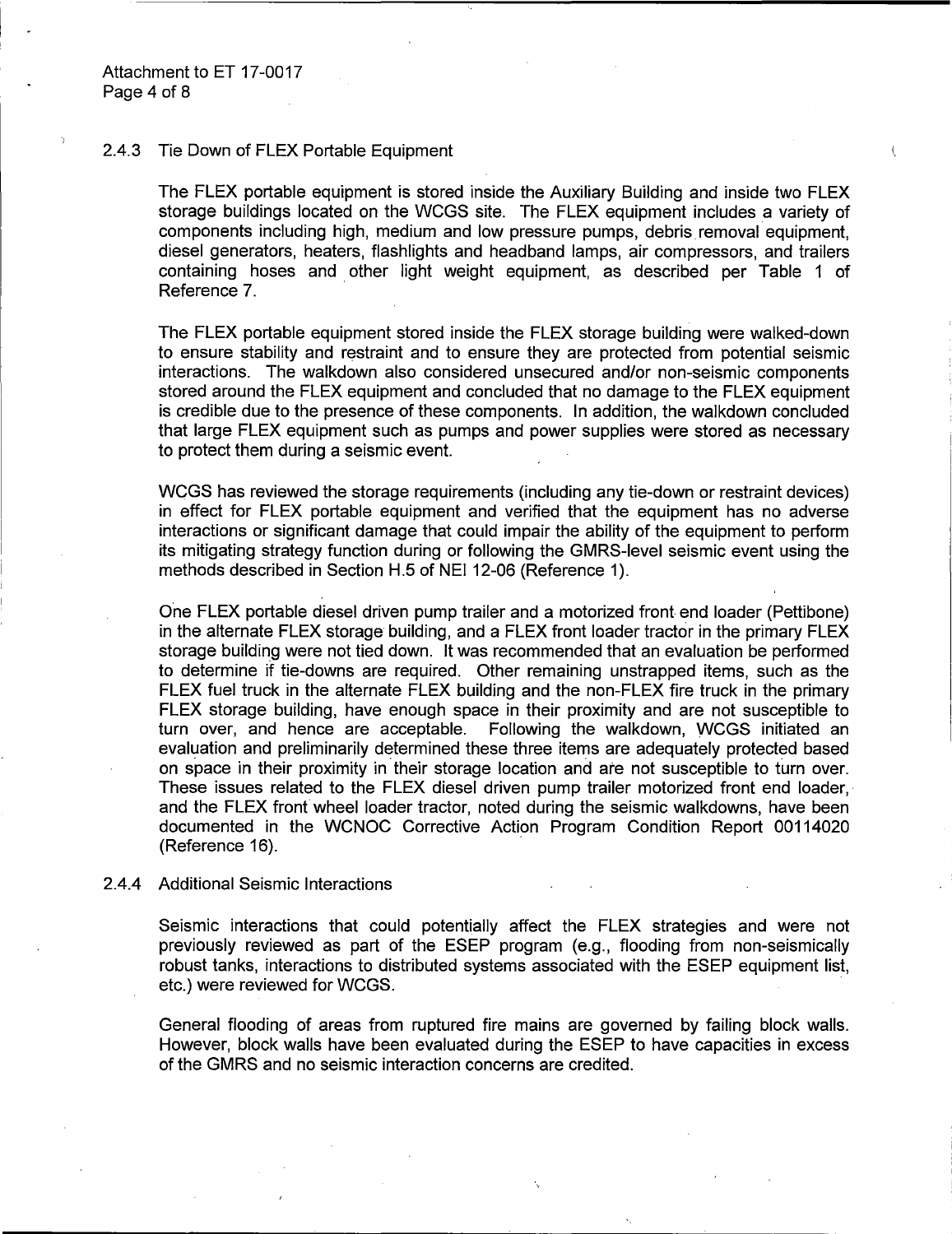During the walkdown of the Auxiliary Building hallway at elevation 1974' (Reference 13), the SRT noticed an unanchored HP cabinet with a large aspect ratio adjacent to a FLEX RCS Makeup pump control board. It was recommended to move the HP cabinet away from the pump proximity or rotate the pump mounting cart so that the cabinet is away from the control board and adjacent to the cart handle. With that configuration, should the cabinet overturn, the more rugged cart handle would preclude impact with the pump controls. Subsequently, the FLEX RCS Makeup Pump cart was rotated to place the cart handle towards the cabinet. WCGS Report CR 00114020 (Reference 16) has also documented the above discrepancy noted during the seismic walkdowns.

During the walkdown of the Auxiliary Building hallway at elevation 2000' (Reference 13), it was noted that an alternate FLEX connection panel in the south west corner has a significant storage area adjacent. However, the primary box has no seismic interaction concerns so no action is required. The storage area could be easily relocated if required, but this is not necessary.

During the walkdown of the Fuel Building operator pathways on Elevation 2026' (Reference 13), the SRT noticed an alternate spent fuel pool (SFP) connection adjacent to a large fan on vibrator isolators. Since this is an alternate connection, no action is required. However, it is judged that if the fan topples, it should not damage the connection and with debris removal capabilities the connection could be used if necessary. No other seismic interaction concerns were noticed during the walkdown.

This assessment was conducted by a walkdown of non-ESEP MSA items which identified that credible seismic interactions are not present (Reference 12).

WCGS has reviewed the additional seismic interactions and verified that the Mitigation Strategy is not adversely impacted by the GMRS.

## 2.4.5 Haul Path

The FLEX equipment haul paths have been identified and documented in the FLEX Support Guidelines as documented per Table 6.18-1 of Reference 15. These haul paths have been previously reviewed for potential soil liquefaction and have been determined to be stable following a seismic event, as is discussed in Section 4.5 of Stevenson & Associates Report 16C4429-RPT-001 (Reference 10). Section 2.5.1.2.5.5 of the USAR (Reference 17) states that subsurface materials at the site lack the potential for liquefaction. Additionally, the haul paths attempt to avoid areas with trees, power lines, narrow passages, etc. when practical. However, high winds can cause debris from distant sources to interfere with planned haul paths. Debris removal equipment is stored inside both of the FLEX storage buildings. Therefore, at least one piece of equipment remains functional and deployable to clear obstructions from the pathway between the FLEX storage buildings and its deployment location(s).

The haul path walkdowns (Reference 13) concentrated on assuring that sufficient space is available to maneuver around any potential debris from Non-seismic category 1 structures maintaining the determined haul paths. The walkdowns concluded that excess space is available and even if debris exists, the haul paths are maintained and no potential seismic interactions are considered credible.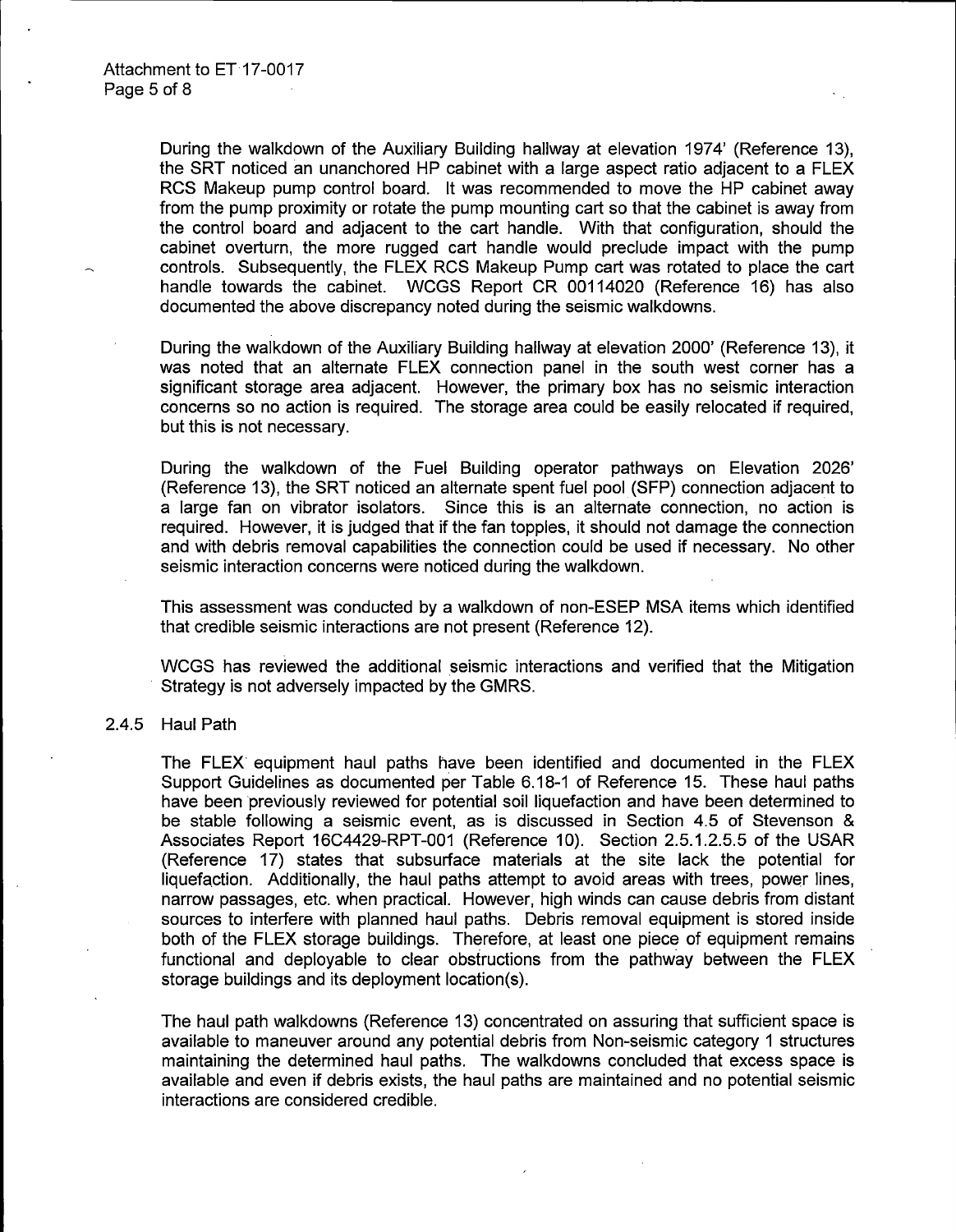WCGS has reviewed the haul paths and verified. that the haul paths are not adversely impacted by the MSSHI.

### 3.. **Spent Fuel Pool Makeup Review**

#### Spent Fuel Pool Makeup Evaluation

The evaluation of spent fuel pool makeup strategy for WCGS was performed based on the initial. conditions established in NEI 12-06 (Reference 1) for spent fuel makeup coping in the event of an extended loss of ac power/loss of Ultimate Heat Sink (ELAP/LUHS). The evaluation also used the results of pool heat up analyses from the ELAP evaluation as input.

The FLEX strategy for SFP makeup utilizes SFP level monitoring and make-up capability as described in the WCGS FLEX FIP (Reference 7). SFP make-up capability is provided using the portable FLEX Spent Fuel Pump taking suction though a portable non-collapsible flexible hose and discharging through the permanently installed FLEX SFP makeup connection tie-in to elevation 2047' of the Fuel Building. The source of make-up water is the plant Refueling Water Storage Tank (RWST). The alternate suction flow path takes make-up water from the Condensate Storage Tank (CST) and discharges through the permanently installed alternate spent fuel makeup connection to the 'A' SFP Cooling Train.

The permanently installed plant equipment relied on for the implementation of the SFP Makeup FLEX strategy has been designed and installed, or evaluated to remain functional, in accordance with the plant design basis to the SSE loading conditions in Reference 18. The spent fuel pool integrity evaluations demonstrated inherent margins of the spent fuel pool structure and interfacing plant equipment above the SSE to a peak spectral acceleration of 0.8g (Reference 18). The portable FLEX equipment availability, including its storage and deployment pathways, and the permanently installed plant equipment needed to accomplish SFP makeup have subsequently been evaluated considering the GMRS-consistent loading conditions in the other portions of Section 3.0 of this document.

#### **·4. High Frequency Review**

The high frequency review is included as an Enclosure to this Attachment.

The selection process for high frequency evaluation is described in detail in Stevenson & Associates Report 16C4429-RPT-003 (Reference 19). The analysis described in this report functionally screened out all devices in these categories, and thus there were no devices selected for further evaluation.

## **5. Conclusion**

Therefore, the FLEX strategies for WCGS as described in the FIP (Reference 7) are acceptable as specified with the supplemental modifications discussed above, with follow-up actions to complete the evaluation for lack of restraints associated with one portable FLEX diesel driven pump trailer and one motorized front loader in the alternate FLEX storage building, and one FLEX wheel front loader tractor in the primary FLEX storage building, and completion of actions to maintain storage configuration of the FLEX RCS Makeup pump in the Auxiliary building hallway at elevation 1974' to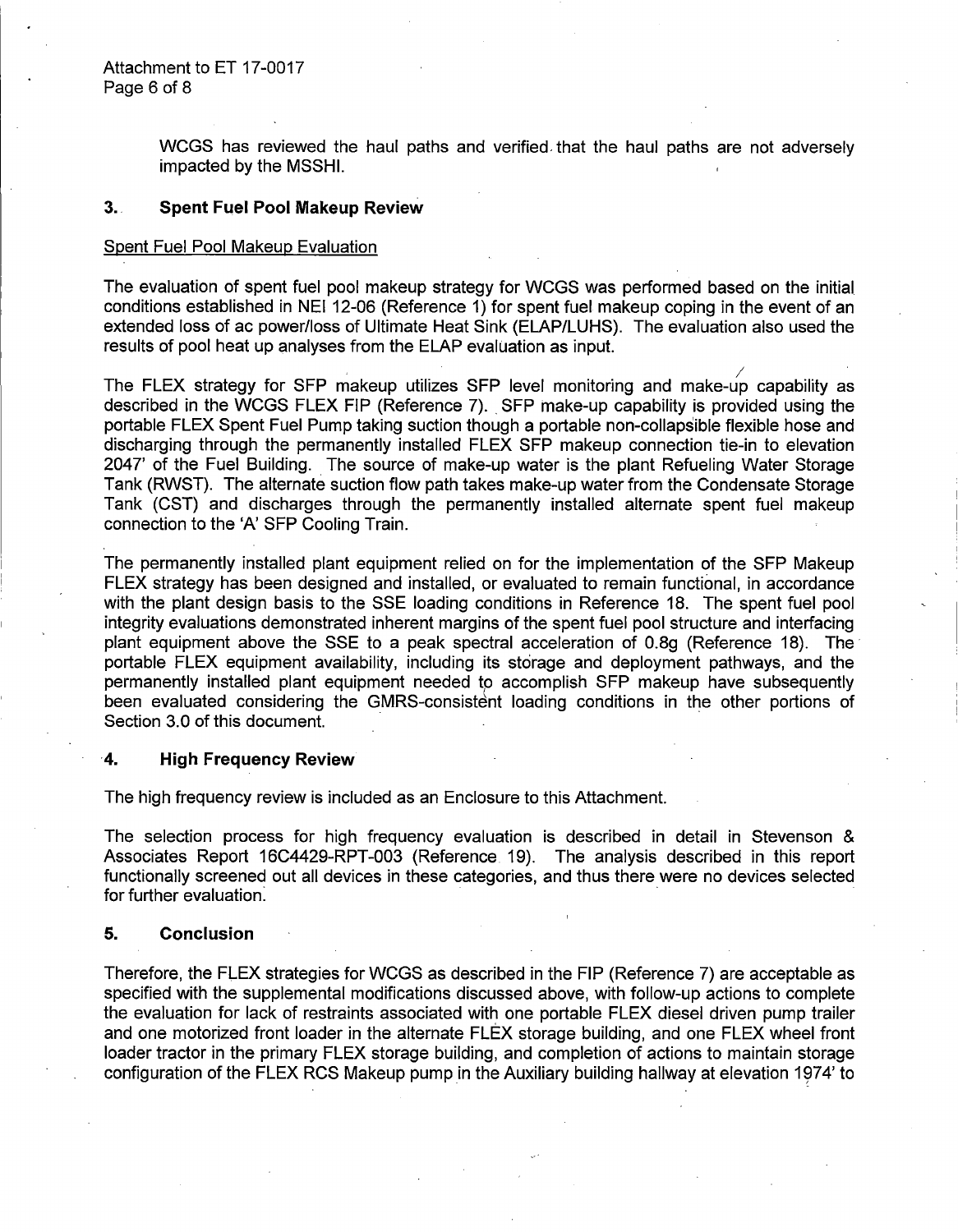preclude interaction with an unsecured cabinet. These follow-up issues from the seismic walkdowns are documented and tracked by Condition Report 00114020 (Reference 16).

#### **6. References**

- 1. NEI 12-06, Revision 4, "Diverse and Flexible Coping Strategies (FLEX) Implementation Guide," December 12 2016. ADAMS Accession No. ML 16354B421.
- · 2. JLD-ISG-2012-01, Revision 2, "Compliance with Order EA-12-049, Order Modifying Licenses with Regard to Requirements for Mitigation Strategies for Beyond-Design-Basis External Events," February 8 2017. ADAMS Accession No. ML17005A188.
- 3. WCNOC Letter WO 14-0042 Wolf Creek Nuclear Operating Corporation's Seismic Hazard and Screening Report (CEUS Sites), Response NRC Request for Information Pursuant to 10 CFR 50.54(f) Regarding Recommendation 2.1 of the Near-Term Task Force Review of Insights from the Fukushima Dai-ichi Accident," March 31, 2014. ADAMS Accession No. ML 14097A020.
- 4. WCNOC Letter WO 14-0049, "Wolf Creek Nuclear Operating Corporation 90-day Response to Request for Information Pursuant to Title 10 of the Code of Federal Regulations 50.54(f) Regarding Recommendation 9.3 of the Near-Term Task Force Review of Insights from the Fukushima Dai-lchi Accident," June 6, 2012. ADAMS Accession No. ML12165A579.
- 5. WCNOC Letter WM 12-0041, "Wolf Creek Nuclear Operating Corporation submittal of Emergency Preparedness Communications Assessment Results in Response to Request for Information Pursuant to Title 10 of the Code of Federal Regulations 50.54(f) Regarding Recommendation 9.3 of the Near-Term Task Force Review of Insights from the Fukushima Dai-Ichi Accident," October 31, 2012. ADAMS Accession No. ML12313A009.
- 6. Letter from F. G. Vega, USNRC, to A. C. Heflin, WCNOC, "Wolf Creek Generating Station Staff Assessment of Information provided Pursuant to Title 10 of the Code of Federal Regulations Part 50, Section 50.54(f), Seismic Hazard Reevaluations for Recommendation 2.1 of the Near-Term Task Force Review of Insights from the Fukushima DAl-ICHI Accident (TAC Nos. MF3755)," August 12, 2015. ADAMS Accession No. ML15216A320.
- 7. WCNOC Letter ET 17-0003, "Wolf Creek Nuclear Operating Corporation's Compliance Report for the Implementation of Order EA-12-049, 'Order Modifying Licenses with Regard to Requirements for Mitigation Strategies for Beyond-Design-Basis. External Events' and Final Integrated Plan," January 19, 2017. ADAMS Accession No. ML17026A194.
- 8. EPRI Report 3002000704, "Seismic Evaluation Guidance: Augmented Approach for the Resolution of Fukushima Near-Term Task Force Recommendation 2.1: Seismic", May 31, 2013.
- 9. WCNOC Letter WO 14-0095, "Expedited Seismic Evaluation Process Report (CEUS Sites), Response NRC Request for Information Pursuant to 10 CFR 50.54(f) Regarding Recommendation 2.1 of the Near-Term Task Force Review of Insights from the Fukushima Dai-ichi Accident," December 23, 2014. ADAMS Accession No. ML14365A262.
- 10. Stevenson and Associates, Report No. 16C4429-RPT-001, Revision 0, "Screening of Selected Plant Equipment for MSA - NEI 12-06 Appendix H Path 4."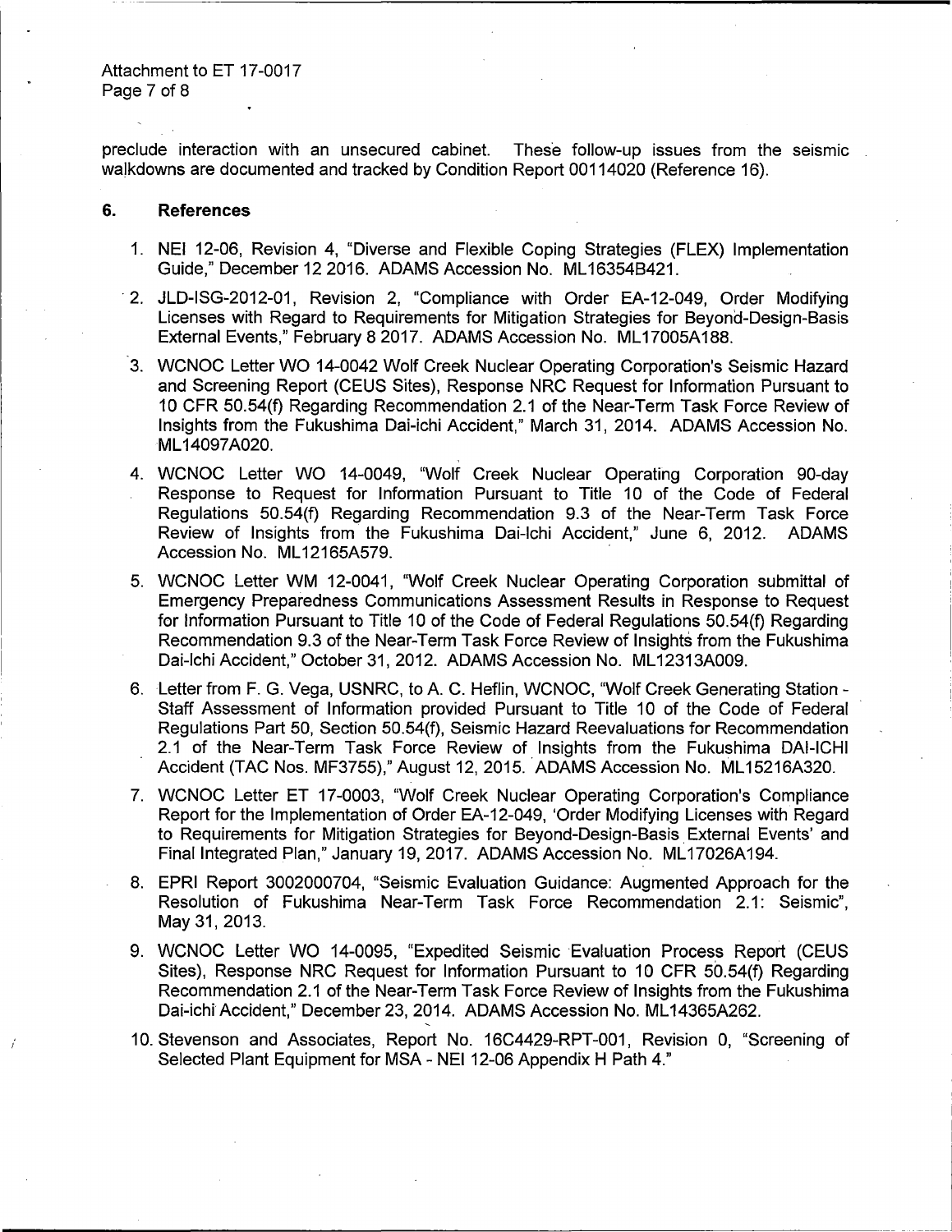## Attachment to ET 17-0017 Page 8 of 8

- 11. Planet Forward Energy Solutions, Calculation PFES-WCNOC-001, Revision 0, Structural Design for WCNOC's FLEX Building No. 1.
- 12. Stevenson and Associates, Calculation No. 16C4429-CAL-001, Revision 0, Seismic Capacity Calculations for the FLEX Building and the TDAFP Tanks.
- 13. Stevenson and Associates, Report No. 16C4429-RPT-002, Revision 0, "Walkdown Results for NEI 12-06 Appendix H Path 4 Evaluation."
- 14. Stevenson and Associates, Calculation No. 13C4152-CAL-016, Revision 0, Seismic Capacity Calculations for Buildings.
- 15. WCNOC Procedure, AP 21A-002 "Diverse and Flexible Coping Mitigation Strategies (FLEX) Program," Revision 1.
- 16. WCNOC Condition Report No. 00114020, FLEX Seismic Hazard MSA Walkdown Discrepancies.
- 17. Wolf Creek Updated Safety Analysis Report (USAR), Revision 30.
- 18. WCNOC Letter ET 16-0026, "Spent Fuel Pool Evaluation Supplemental Report, Response to NRC Request for Information Pursuant to 10 CFR 50.54(f) Regarding Recommendation 2.1 of the Near-Term Task Force Review of Insights from the Fukushima Dai-ichi Accident," November 1, 2016. ADAMS Accession No. ML16313A063.
- 19. Stevenson and Associates, Report No. 16C4429-RPT-003, Revision 0, "Selection of Relays and Switches for NEI 12-06 Appendix H High Frequency Seismic Evaluation at Wolf Creek Generating Station."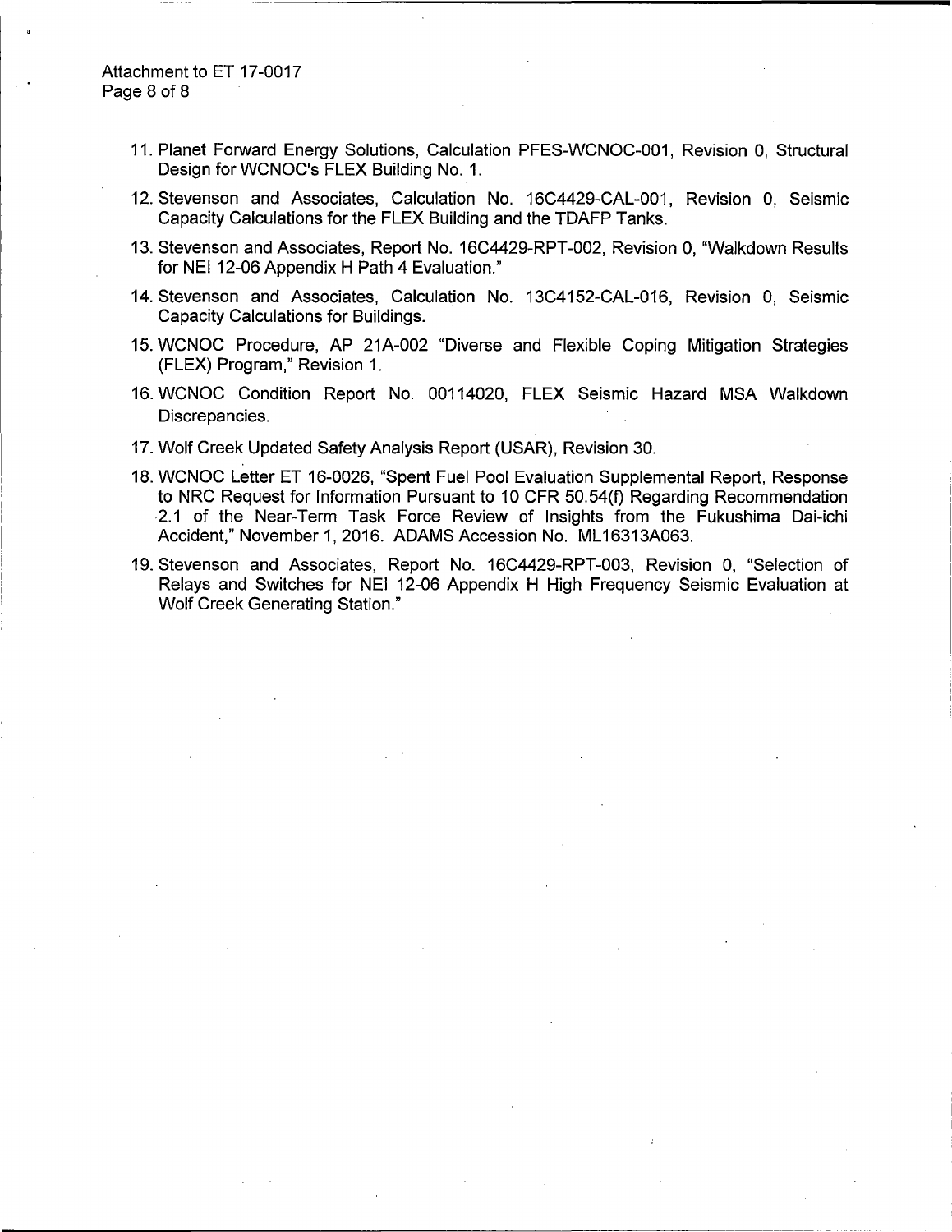Enclosure to Mitigating Strategies Assessment for Wolf Creek Generating Station (WCGS)

# High Frequency Review Consistent with Path 2 (1 page)